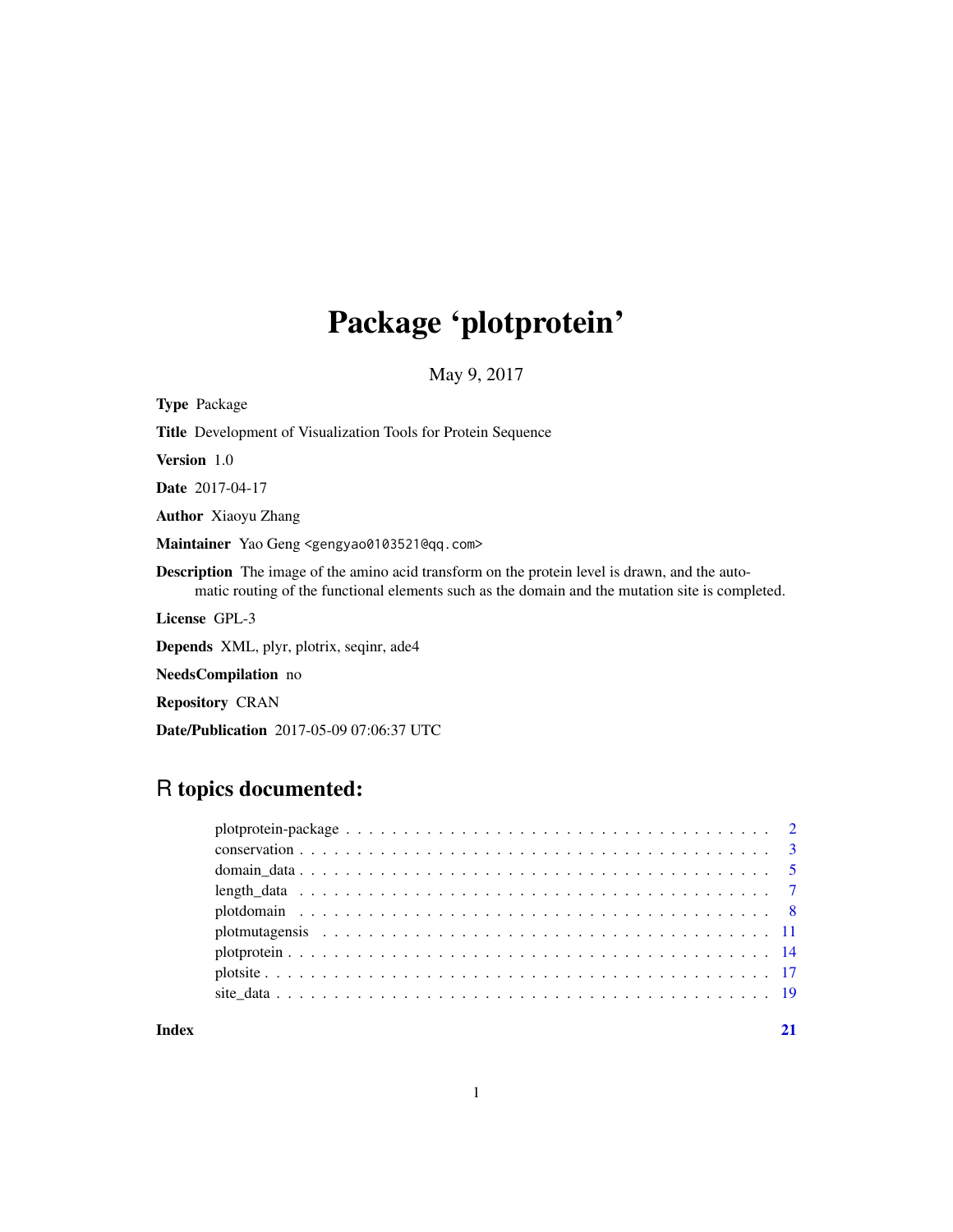<span id="page-1-0"></span>plotprotein-package *Development of Visualization Tools for Protein Sequence*

## Description

The image of the amino acid transform on the protein level is drawn, and the automatic routing of the functional elements such as the domain and the mutation site is completed.

## Details

The DESCRIPTION file:

| Package:     | plotprotein                                                                                                      |
|--------------|------------------------------------------------------------------------------------------------------------------|
| Type:        | Package                                                                                                          |
| Title:       | Development of Visualization Tools for Protein Sequence                                                          |
| Version:     | 1.0                                                                                                              |
| Date:        | 2017-04-17                                                                                                       |
| Author:      | Xiaoyu Zhang                                                                                                     |
| Maintainer:  | Yao Geng <gengyao0103521@qq.com></gengyao0103521@qq.com>                                                         |
| Description: | The image of the amino acid transform on the protein level is drawn, and the automatic routing of the functional |
| License:     | $GPL-3$                                                                                                          |
| Depends:     | XML, plyr, plotrix, seqinr, ade4                                                                                 |

Index of help topics:

| conservation          | conservation                                               |
|-----------------------|------------------------------------------------------------|
| domain_data           | downloading protein length                                 |
| length_data           | downloading protein length                                 |
| plotdomain            | ploting domain                                             |
| plotmutagensis        | ploting mutagensis                                         |
| plotprotein           | ploting protein                                            |
| plotprotein-package   | Development of Visualization Tools for Protein<br>Sequence |
| plotsite<br>site_data | ploting site<br>downloading protein site                   |

## Author(s)

Xiaoyu Zhang Maintainer: Yao Geng <gengyao0103521@qq.com>

## References

https://cran.r-project.org/doc/manuals/R-exts.html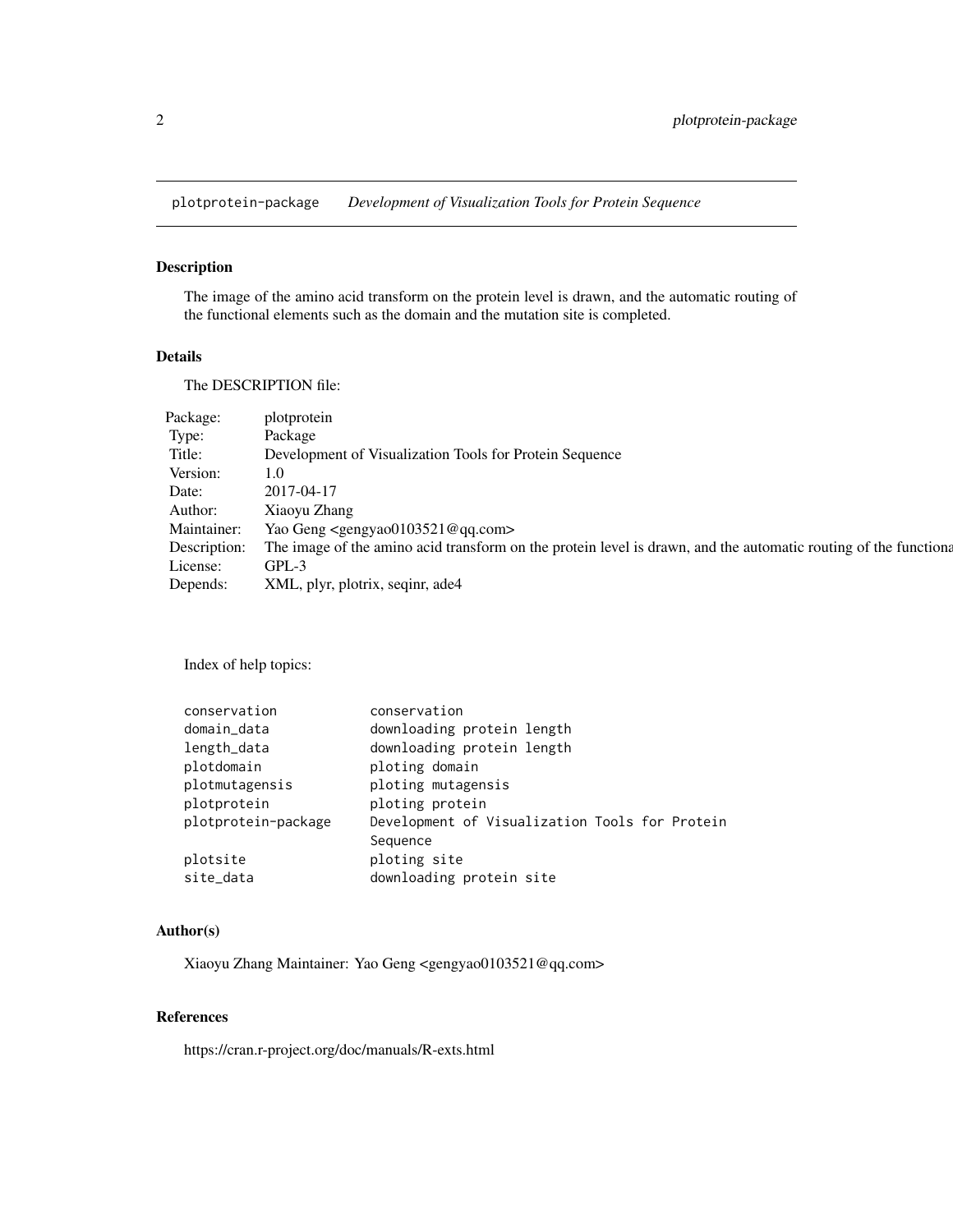#### <span id="page-2-0"></span>conservation 3

## See Also

cod[ehelp](#page-0-0)

conservation *conservation*

## Description

Draw a conservative curve, calculate the conservative score

#### Usage

conservation()

## Details

The tool ennable visualization of amino acid changes at the protein level,The scale of a protein domain and the position of a functional motif/site will be precisely defined. The features available includeting conservation, conservation score

## Value

The returned value is a conservative score

#### Author(s)

Xiaoyu Zhang

## References

https://cran.r-project.org/doc/manuals/R-exts.html

#### See Also

[help](#page-0-0)

```
##---- Should be DIRECTLY executable !! ----
##-- ==> Define data, use random,
##--or do help(data=index) for the standard data sets.
## The function is currently defined as
function ()
{
   protein = read.table("Protein.txt", sep = "\t", stringsAsFactors = F)
   domain = read.table("Domain.txt", sep = "\t", stringsAsFactors = F)
   length = read.table("Length.txt", sep = "\t", stringsAsFactors = F)
   site = read.table("Site.txt", sep = "\t", stringsAsFactors = F)
```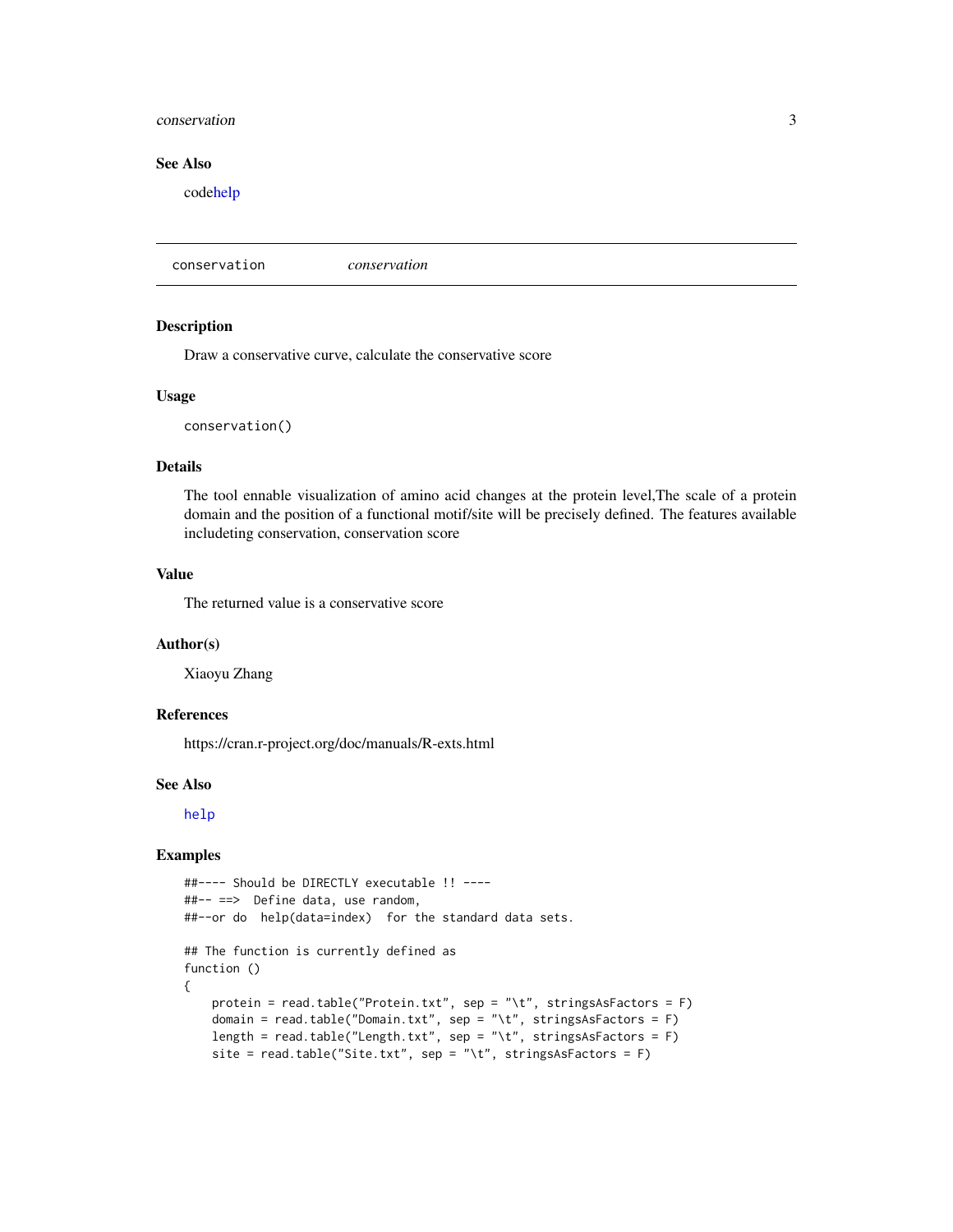```
muta = read.table("Mutagenesis.txt", sep = "\t", stringsAsFactors = F)
option = read.table("Option.txt", sep = "\t", stringsAsFactors = F)
zoomin = read.table("ZoomIn.txt", sep = "\t", stringsAsFactors = F)
nameOfYourQuery = option[2, 1]
additionalOptions = option[2, 2]
showReferenceSequence = option[2, 3]
showConservationScore = option[2, 4]
showGridlinesAtTicks = option[2, 5]
conservation = option[2, 6]zoomIn = zoomin[2, 1]
zoomStart = zoomin[2, 2]
zoomEnd = zoomin[2, 3]tickSize = as.numeric(zoomin[2, 4])
referenceSequencePositionInFile = option[2, 7]
option = read.table("Option.txt", sep = "\t", stringsAsFactors = F)
a <- read.fasta(file = "alignmentFile.fasta")
seq <- list()
for (i in 1:length(a)) {
    seq[[i]] <- a[[i]][1:length(a[[i]])]
}
numberOfSeq <- length(seq)
mat < -matrix(0, new = length(a), ncol = length(a[[1]]))for (i in 1:length(seq)) {
   mat[i, ] < - seq[[i]]}
df <- as.data.frame(mat)
tdf \leftarrow t(df)referenceSequencePositionInFile = option[2, 7]
referenceSeq <- tdf[which(tdf[, as.numeric(referenceSequencePositionInFile)] !=
    "-"), ]
referenceSeq <- as.data.frame(referenceSeq)
write.table(referenceSeq, file = "alignment_table", sep = "\t",
    quote = F, row.names = F, col.names = F)
counter <- rep(0, nrow(referenceSeq))
a <- read.table("alignment_table", sep = "\t")
a <- data.frame(lapply(a, as.character), stringsAsFactors = FALSE)
for (i in 1:nrow(a)) {
    a[i, "consensus"] \leftarrow paste(as.charAtacter(a[i, ]), collapse = "")}
countBases <- function(string) {
    table(strsplit(string, "")[[1]])
}
c <- as.character(a[, "consensus"])
tab \leftarrow list()for (i in 1:length(c)) {
    tab[[i]] <- countBases(c[i])
}
score \leq rep(0, nrow(a))
for (i in 1:length(tab)) {
    for (j in 1:length(tab[[i]])) {
     if ((names(tab[[i]][j])) == a[i, ][as.numeric(referenceSequencePositionInFile)])
            score[i] <- tab[[i]][j]
    }
```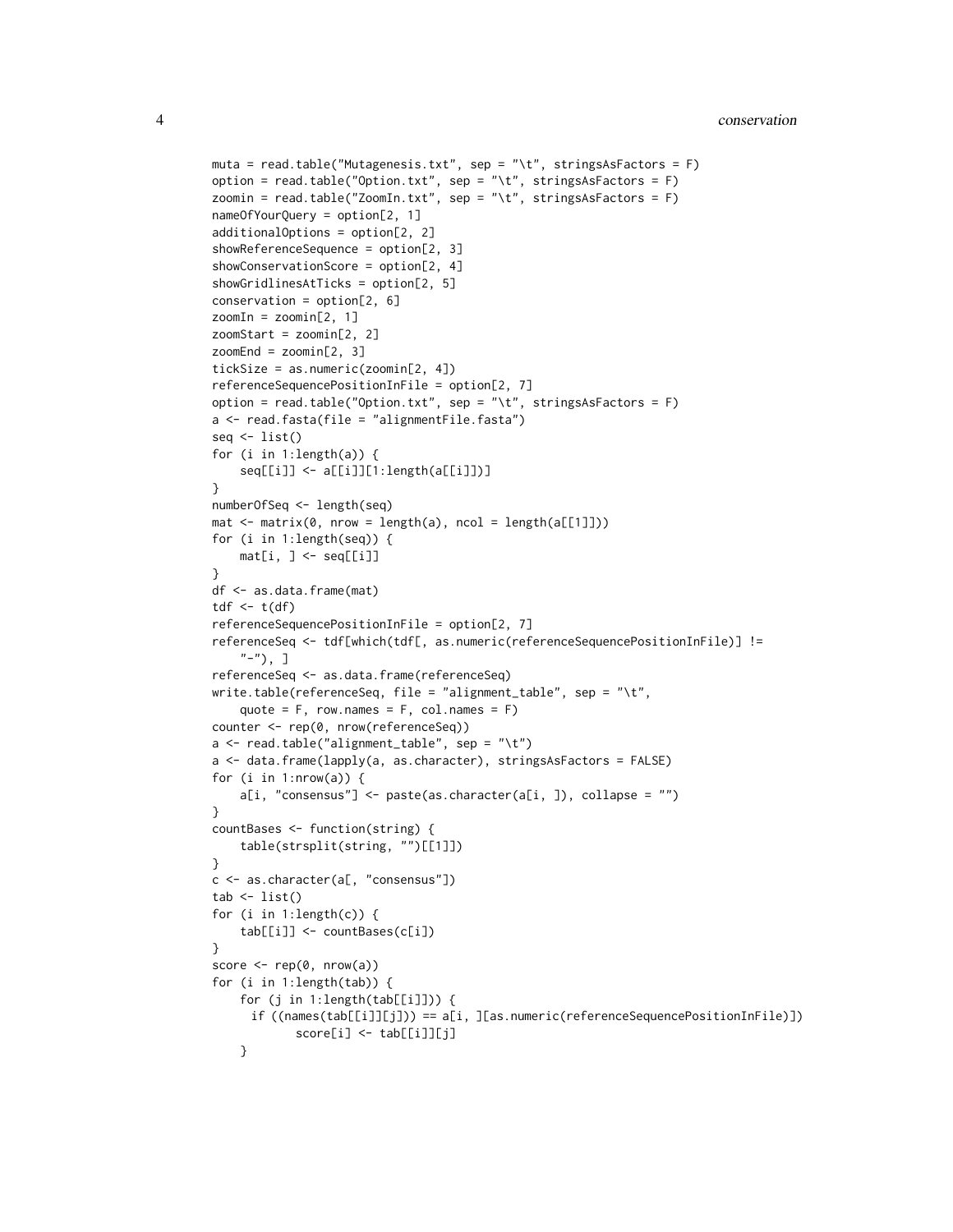```
}
    scorePlot <- -(((score/numberOfSeq)))
    a <- read.fasta(file = "alignmentFile.fasta")
    seqForPlot <- a[[as.numeric(referenceSequencePositionInFile)]][
which(a[[as.numeric(referenceSequencePositionInFile)]] !=
        "-")]
    if (additionalOptions == "yes") {
       if (conservation == "yes") {
            lines(scorePlot, col = "purple3")
       }
    }
    if (additionalOptions == "yes") {
        if (showReferenceSequence == "yes") {
            rect(0, -4.75, length(scorePlot), -5.05, col = "white",border = NA)for (i in 1:length(seqForPlot)) {
                text(i, -4.9, \ntoupper(seqForPlot[i]), font = 2,cex = 1}
       }
   }
    if (additionalOptions == "yes") {
       if (showConservationScore == "yes") {
            rect(0, 0.3, length(scorePlot), 0.7, col = "white",border = NA)for (i in 1:length(seqForPlot)) {
                text(i, 0.5, toupper(abs(round(scorePlot[i],
                  1))), font = 2, cex = 0.8, srt = 90, col = "purple3")
            }
       }
   }
 }
```
domain\_data *downloading protein length*

## Description

Load the start and end positions of the domain

#### Usage

domain\_data()

### Details

The tool ennable visualization of amino acid changes at the protein level,The scale of a protein domain and the position of a functional motif/site will be precisely defined. The features available include domains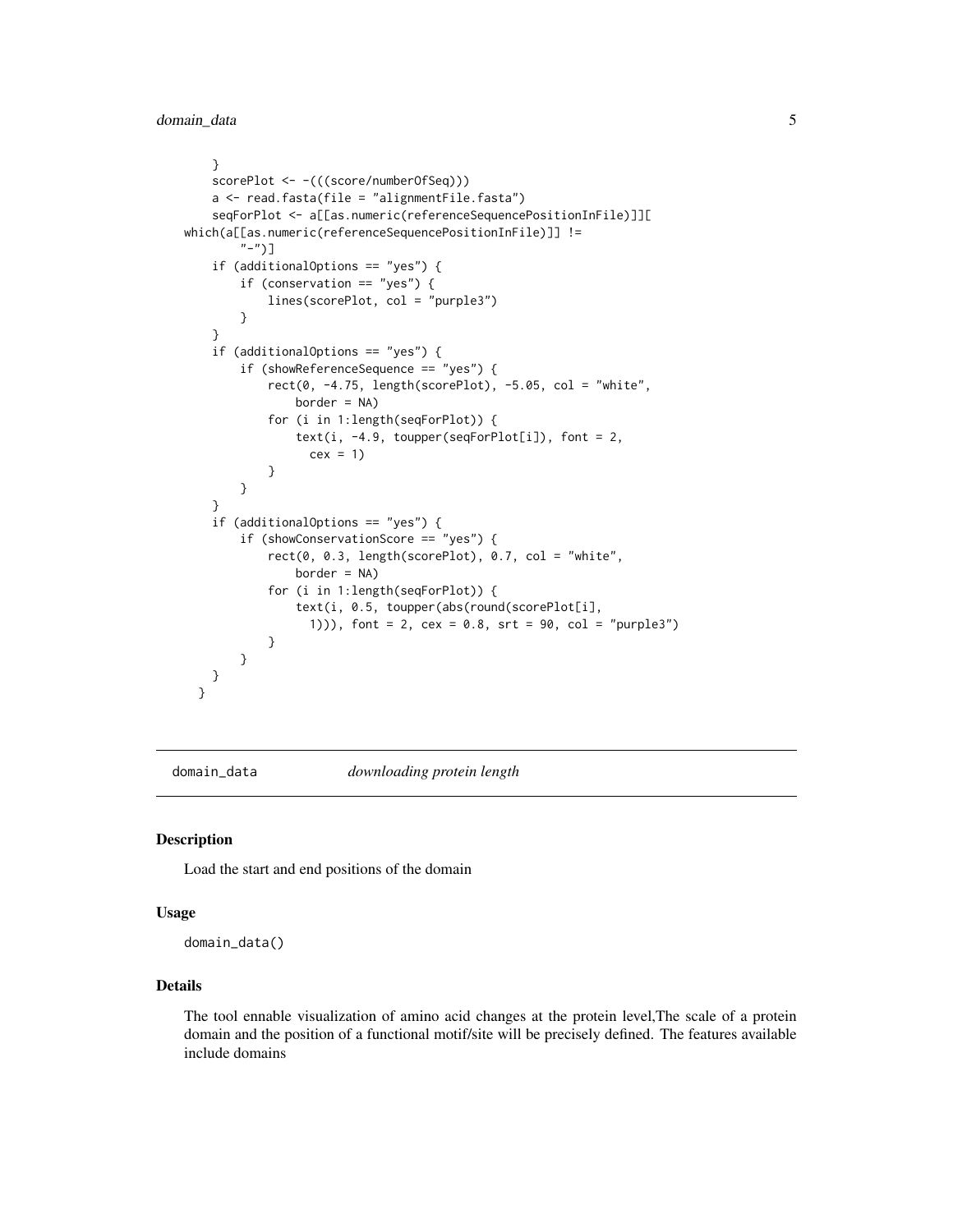## <span id="page-5-0"></span>Value

The start and end positions of the domain

#### Author(s)

Xiaoyu Zhang

## References

https://cran.r-project.org/doc/manuals/R-exts.html

## See Also

cod[ehelp](#page-0-0)

```
##---- Should be DIRECTLY executable !! ----
##-- ==> Define data, use random,
##--or do help(data=index) for the standard data sets.
## The function is currently defined as
function ()
{
   library(XML)
   library(plyr)
   protein = read.table("Protein.txt", sep = "\t", stringsAsFactors = F)
   name = protein[2]
   url_p = "http://www.uniprot.org/uniprot/"
   url_s = "#showFeatures"
   url_w = paste(url_p, name, url_s, sep = "")url = url_wdoc <- htmlParse(url)
    position_d = xpathSApply (doc, "//table[@id= 'domainsAnno_section']
  /tr/td/ a[@class = 'position tooltipped']",
        xmlValue)
   name_d = xpathSApply (doc, "//table[@id= 'domainsAnno_section']/tr/td/span[@property='text']",
       xmlValue)
    s_d = c()for (i in 1:length(position_d)) {
        s_d[i] <- gsub(pattern = "//D", replacement = "x", position_d[i])
    }
    s_d <- strsplit(s_d, "xxx")
    d1_d \leftarrow \text{laply}(s_d, function(x) \times [1])d2_d \leftarrow \text{laply}(s_d, function(x) \times [2])r1_d = d1_dr2_d = d2_dr3_d = name_ddfrm_d = data.frame(r1_d, r2_d, r3_d)write.table(dfrm_d, file = "Domain.txt", sep = "/t", quote = FALSE,
        row.names = F, col.names = F)
 }
```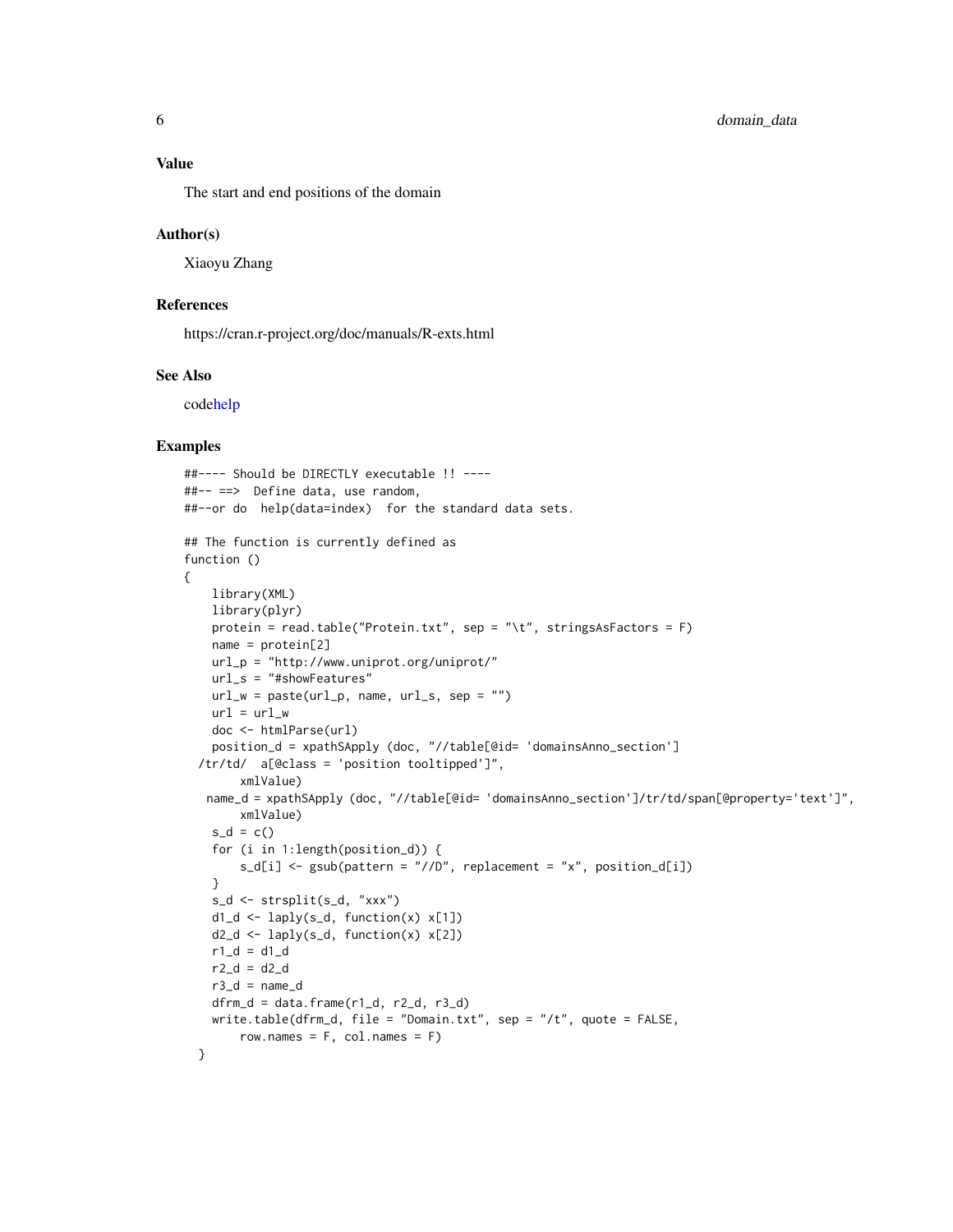<span id="page-6-0"></span>

## Description

Download the length of the protein, including the starting and ending positions

## Usage

```
length_data()
```
## Details

Download the length of the protein, including the starting and ending positions

#### Value

The length of the protein

## Author(s)

Xiaoyu Zhang

#### References

https://cran.r-project.org/doc/manuals/R-exts.html

## See Also

cod[ehelp](#page-0-0)

```
##---- Should be DIRECTLY executable !! ----
##-- ==> Define data, use random,
##--or do help(data=index) for the standard data sets.
## The function is currently defined as
function ()
{
   library(XML)
   library(plyr)
   protein = read.table("Protein.txt", sep = "\t", stringsAsFactors = F)
   name = protein[2]
   url_p = "http://www.uniprot.org/uniprot/"
   url_s = "#showFeatures"
   url_w = paste(url_p, name, url_s, sep = "")url = url_wdoc <- htmlParse(url)
```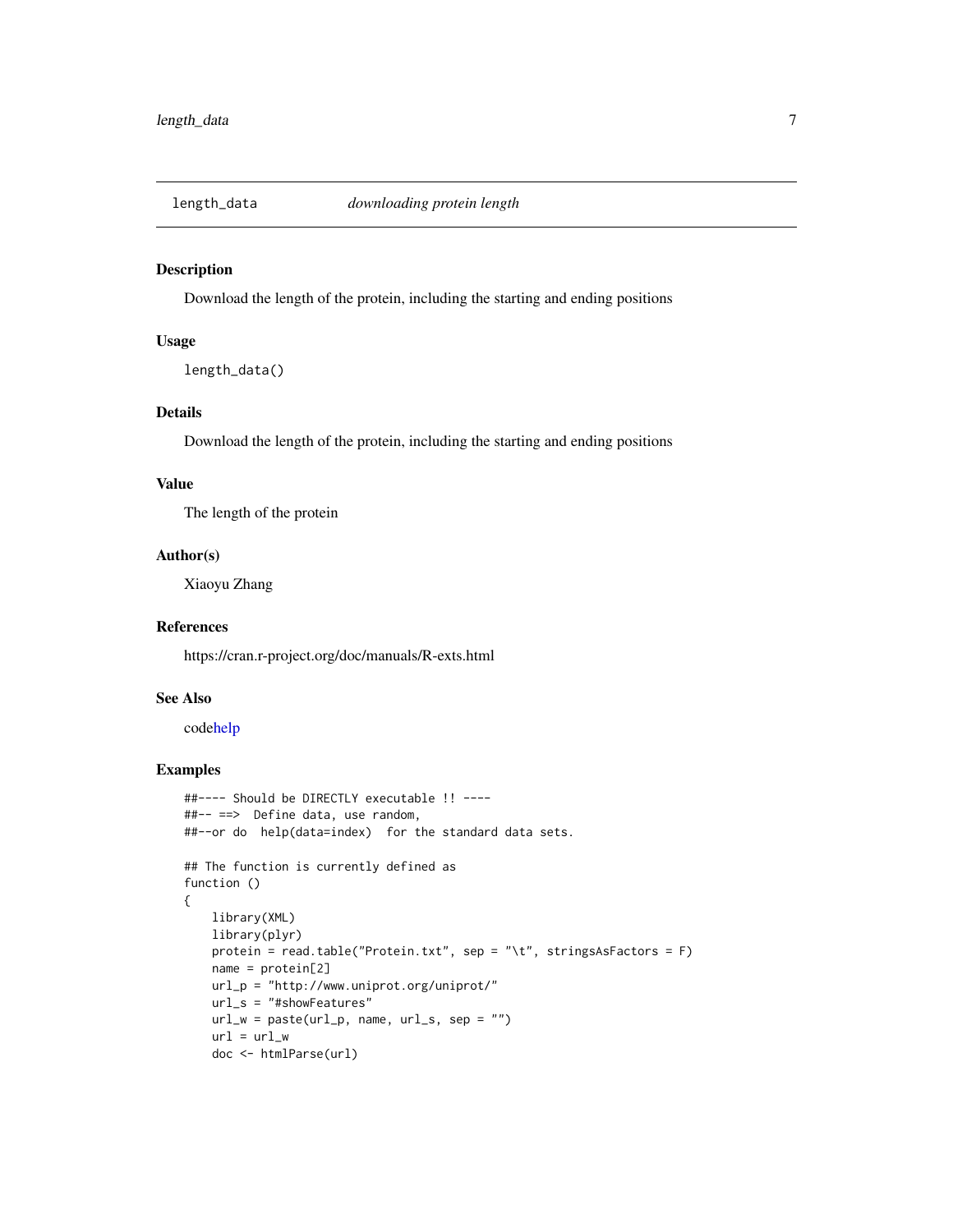```
position_l = xpathSApply (doc, "//table[@id= 'peptides_section']
/tr/td/ a[@class = 'position tooltipped']",
      xmlValue)
  s_l < -c()for (i in 1:length(position_l)) {
     s_l[i] <- gsub(pattern = "//D", replacement = "x", position_1[i])
  }
  s_l < - strsplit(s_l, "xxx")
 d2_l \leftarrow \text{laply}(s_l, function(x) \times [2])r1_l < -0r2_1 < -d2_1dfrm_l <- data.frame(r1_l, r2_l)
 write.table(dfrm_l, file = "Length.txt", sep = "/t", quote = FALSE,
      row.names = F, col.names = F)
}
```
plotdomain *ploting domain*

## Description

Draw the domain of the protein

#### Usage

plotdomain()

## Details

The tool ennable visualization of amino acid changes at the protein level,The scale of a protein domain and the position of a functional motif/site will be precisely defined. The features available include domains

## Value

The starting position, end position and name of the protein domain

#### Author(s)

Xiaoyu Zhang

#### References

https://cran.r-project.org/doc/manuals/R-exts.html

## See Also

cod[ehelp](#page-0-0)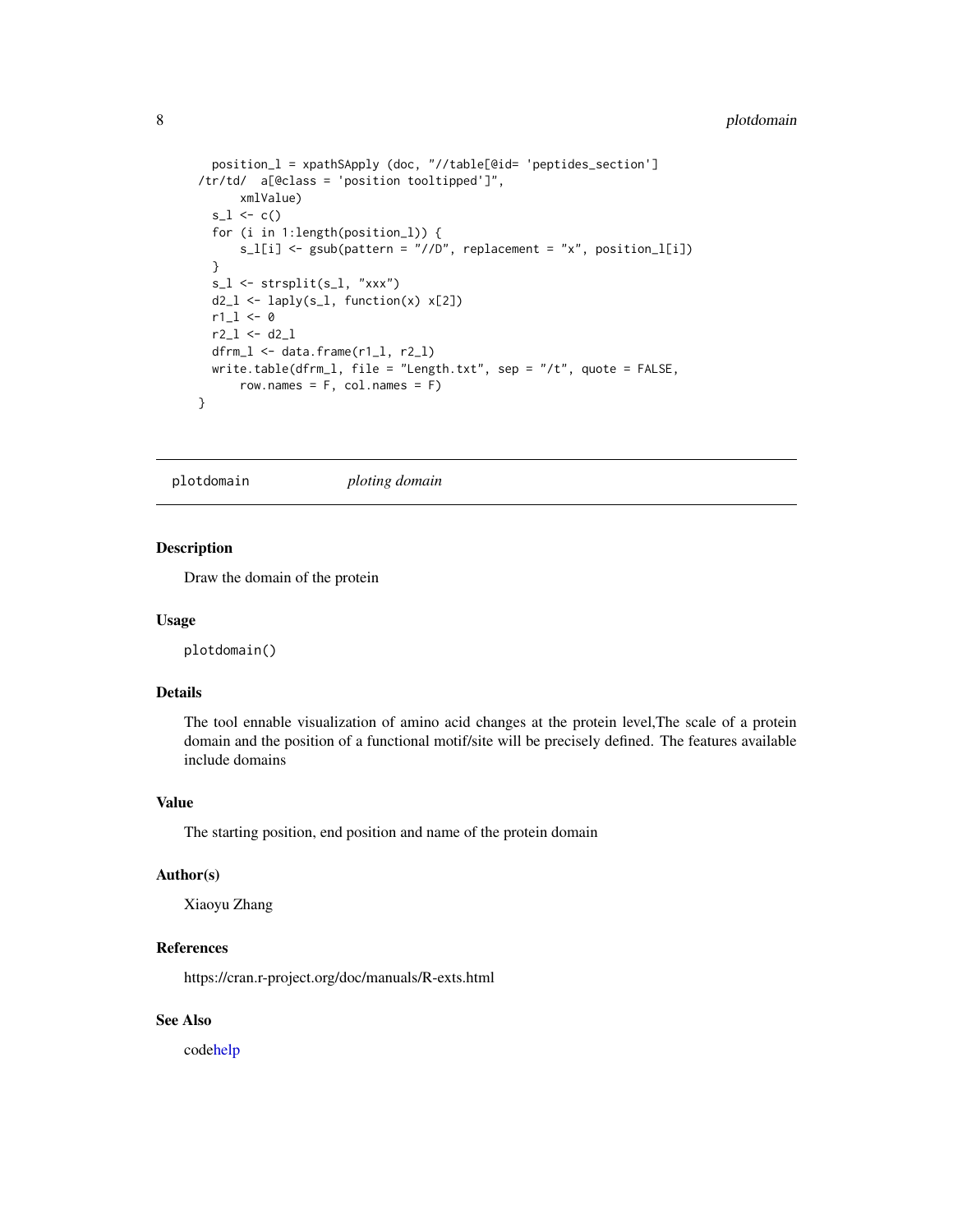#### plotdomain 9

```
##---- Should be DIRECTLY executable !! ----
##-- ==> Define data, use random,
##--or do help(data=index) for the standard data sets.
## The function is currently defined as
function ()
{
   protein = read.table("Protein.txt", sep = "\t", stringsAsFactors = F)
   domain = read.table("Domain.txt", sep = "\t", stringsAsFactors = F)
   length = read.table("Length.txt", sep = "\t", stringsAsFactors = F)
   site = read.table("Site.txt", sep = "\t", stringsAsFactors = F)
   muta = read.table("Mutagenesis.txt", sep = "\t", stringsAsFactors = F)
   option = read.table("Option.txt", sep = "\t", stringsAsFactors = F)
   zoomin = read.table("ZoomIn.txt", sep = "\t", stringsAsFactors = F)
   Domain = function(start, end, name, height = -0.3, color = "orange",
       face = "stereoscopic", protein_width, x_y) {
       h1 = -2.8h2 = -3.1dec = 2 * nchar(name) * protein_width/100if (face == "stereoscopic") {
           cylinder(stat, h1, end, h2, col = color, gradient = "y")}
       else {
           rect(start, h1, end, h2, col = color)
        }
       if (end - start >= dec) {
           par(srt = 0)text((end + start)/2, h1 + height/2, name, cex = 0.7)
           isContain = TRUE
       }
       else {
           isContain = FALSE
        }
       isContain
    }
    Domain_w = function(domain_pos, domain_name, protein_width) {
       dec = 1.4 * protein_width/100position2 = 1:length(domain_pos)
       position2[1] = domain\_pos[1]if (length(domain_pos) > 1) {
           for (i in 2:length(domain_pos)) {
                if (domain\_pos[i] - domain\_pos[i - 1] \leq dec)if (domain_pos[i] != domain_pos[i - 1])position2[i] = position2[i - 1] + dec}
                 else {
                   position2[i] = position2[i - 1]}
                }
               else {
                 position2[i] = domain\_pos[i]
```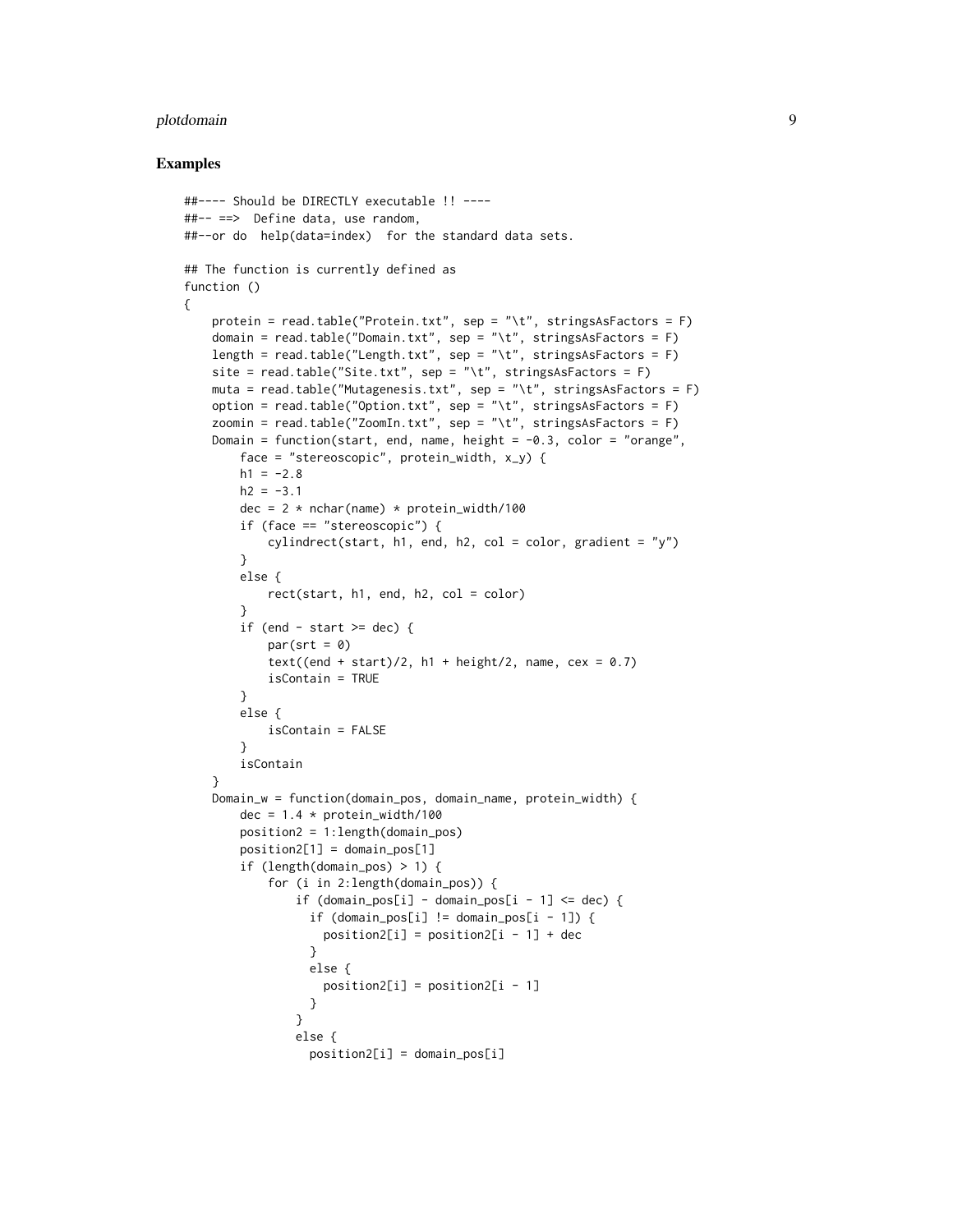```
}
        }
    }
    return(position2)
}
Domain_h = function(position, position2, name, height = -0.3,
   x_y, up_down) {
    h1 = -0.1h2 = -0.2h = -0.4hh1 = -2.8if (up\_down == "up") {
        if (position == position2) {
            segments(position, hh1 + height, position, hh1 +
              height + h)
        }
        else {
            segments(position, hh1 + height, position, hh1 +
              height + h1)
            segments(position2, hh1 + height + h - h2, position2,
              hh1 + height + h)segments(position, hh1 + height + h1, position2,
              hh1 + height + h - h2)}
        text(position2, hh1 + height + h - 0.02, name, srt = 90,
            adj = c(0, 0.5), cex = 0.8)}
    else {
        if (position == position2) {
            segments(position, hh1, position, hh1 - h)
        }
        else {
            segments(position, hh1, position, hh1 - h1)
            segments(position2, hh1 - h + h2, position2,
              hh1 - h)segments(position, hh1 - h1, position2, hh1 -
              h + h2}
        text(position2, hh1 - h + 0.02, name, srt = 270,
            adj = c(0, 0.5), cex = 0.8)}
}
if (!is.na(domain[1, 1])) {
    domainn = domain
    count = 0for (i in 1:nrow(domainn)) {
        isContainer = Domain(start = as.numeric(doublemain[i],1]), end = as.numeric(domainn[i, 2]), name = as.character(domainn[i,
            3]), height = as.numeric(protein[4]), color = i +1, face = protein[6], protein_width = as.numeric(length[2]),
            x_y = flagif (isContain == TRUE) {
            domain = domain[-i + count, ]
```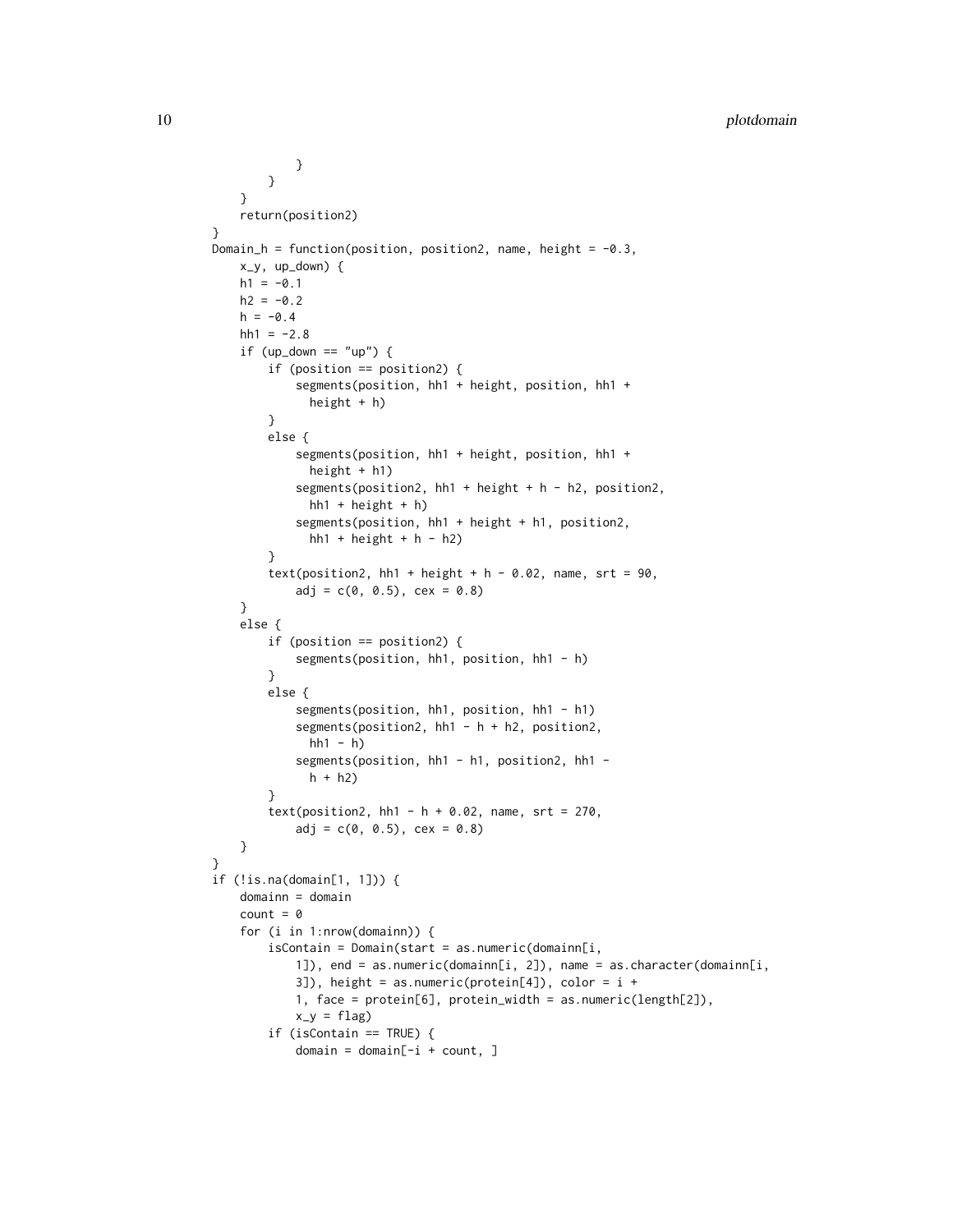## <span id="page-10-0"></span>plotmutagensis 11

```
count = count + 1}
      }
      domain2 = (domain[, 1] + domain[, 2]/2if (length(domain2) != 0) {
          flag = TRUE
          if (flag == TRUE) {
              position3 = Domain_w(domain2, domain[, 3], as.numeric(length[2]))
          }
          for (i in 1:nrow(domain)) {
              position1 = (as.numeric(domain[i, 1]) + as.numeric(domain[i,
                2]))/2
              Domain_h(position = position1, position2 = position3[i],
                name = as.character(domain[i, 3]), height = as.numeric(protein[4]),
                x_y = flag, up_down = "down")
          }
     }
 }
}
```
plotmutagensis *ploting mutagensis*

## Description

Draw the mutagensis of the protein

## Usage

plotmutagensis()

## Details

The tool ennable visualization of amino acid changes at the protein level,The scale of a protein domain and the position of a functional motif/site will be precisely defined. The features available include mutagensis

#### Value

The location, height and name of the transition point

#### Author(s)

Xiaoyu Zhang

## References

https://cran.r-project.org/doc/manuals/R-exts.html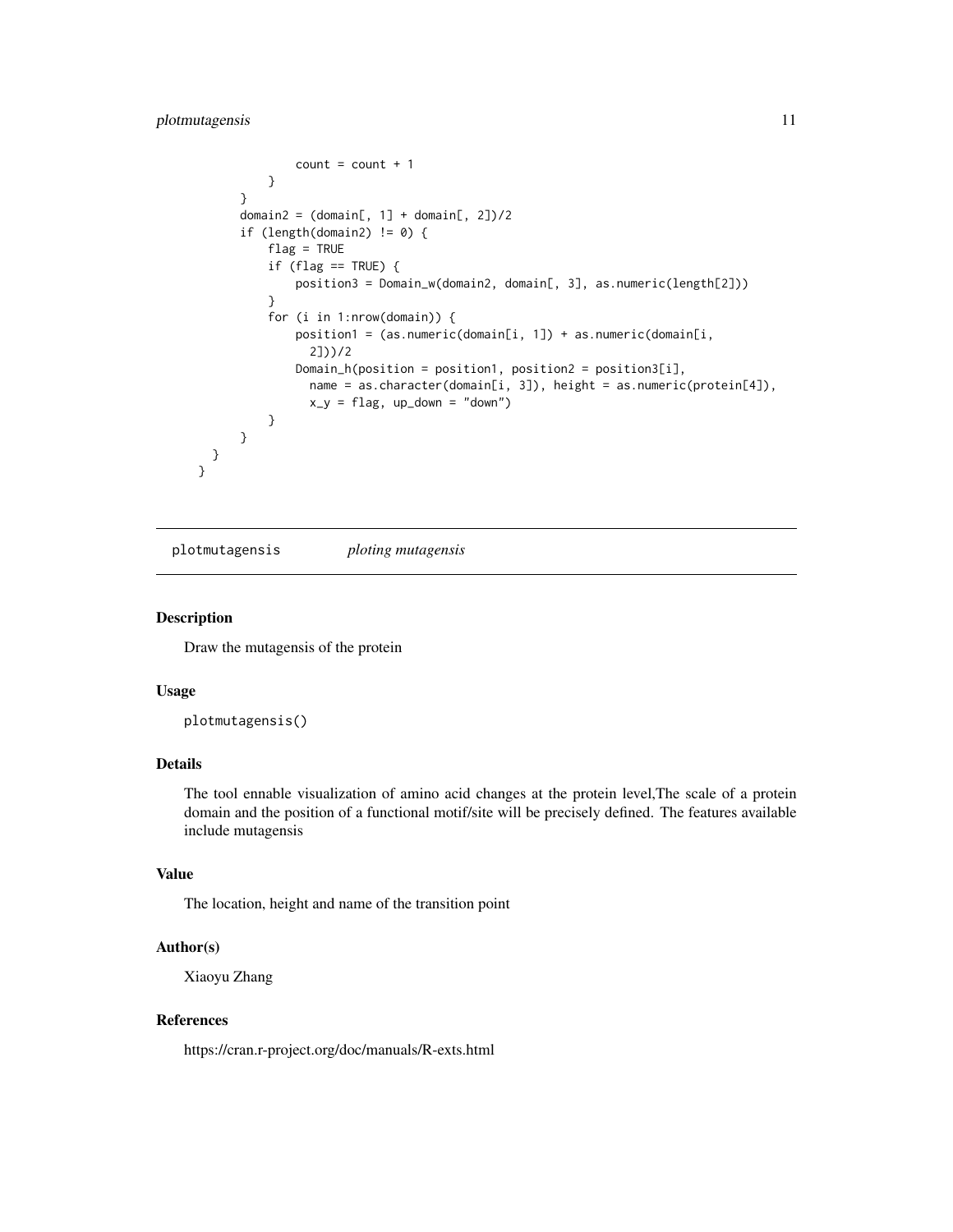## <span id="page-11-0"></span>See Also

cod[ehelp](#page-0-0)

## Examples

{

```
##---- Should be DIRECTLY executable !! ----
##-- ==> Define data, use random,
##--or do help(data=index) for the standard data sets.
## The function is currently defined as
function ()
   protein = read.table("Protein.txt", sep = "\t", stringsAsFactors = F)
   domain = read.table("Domain.txt", sep = "\t", stringsAsFactors = F)
   length = read.table("Length.txt", sep = "\t", stringsAsFactors = F)
   site = read.table("Site.txt", sep = "\t", stringsAsFactors = F)
   muta = read.table("Mutagenesis.txt", sep = "\t", stringsAsFactors = F)
   option = read.table("Option.txt", sep = "\t", stringsAsFactors = F)
   zoomin = read.table("ZoomIn.txt", sep = "\t", stringsAsFactors = F)
   Mutagenesis = function(position, position2, color, height2,
       height, up_down, start, end, pc, cex1) {
       h1 = -0.1h2 = -1.4h = -1.6hh1 = -2.8if (up_down == "up") {
            if (position == position2) {
                segments(position, hh1 + height, position, hh1 +
                  height + h)
            }
            else {
                segments(position, hh1 + height, position, hh1 +
                  height + h1)
                segments(position2, hh1 + height + h - h2, position2,
                  hh1 + height + h)segments(position, hh1 + height + h1, position2,
                  hh1 + \text{height} + \text{h} - \text{h}}
       }
       x = 0kong1 = (round(log(start, 10)) + 1) * start/50kong2 = (round(logend, 10)) + 1) * end/50if (round(log(end, 10)) + 1 <= 5) {
            kong2 = (round(logend, 10)) + 1) * end/50}
       else {
            kong2 = 5 * end/50}
       boxplot(x, xlim = c(start - kong1, end + kong2), ylim = c(1,-5.5), axes = FALSE, add = TRUE, border = FALSE)
       points(position2, height2, pch = pc, col = color, cex = cex1)
    }
```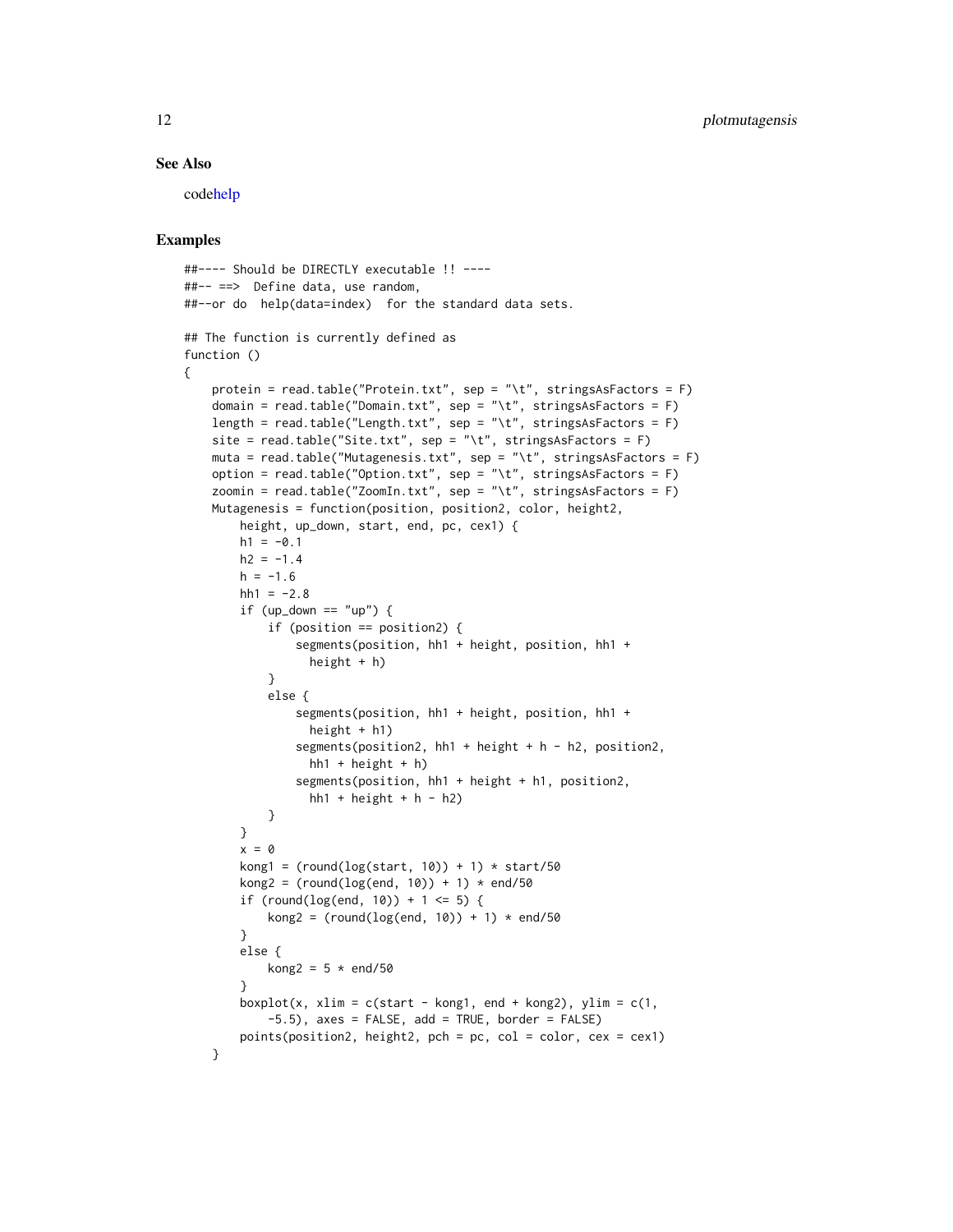```
Change_h = function(muta_pos, muta_name, protein_h) {
      d = 0.1d1 = 0.26hh1 = -2.8height2 = 1:length(muta_pos)
      height2[1] = hh1 + protein_h - d1position_h = muta_pos
      position_h[1] = muta_pos[1]
      if (length(muta_pos) > 1) {
          for (i in 2:length(muta_pos)) {
              if (muta_pos[i] == position_h[i - 1]) {
                height2[i] = height2[i - 1] - d
              }
              else {
                height2[i] = hh1 + protein_h - d1}
          }
      }
      height2
  }
  Change_m = function(muta, protein_width) {
      dec = 1.4 * protein_width/100position3 = 1:length(muta)
      position3[1] = muta[1]if (length(muta) > 1) {
          for (i in 2:length(muta)) {
              if (muta[i] - muta[i - 1] <= dec) {
                if (muta[i] != muta[i - 1]) {
                  position3[i] = position3[i - 1] + dec}
                else {
                  position3[i] = position3[i] - 1]}
              }
              else {
                position3[i] = muta[i]
              }
          }
      }
      position3
  }
  if (!is.na(muta[1, 1])) {
      position3 = Change_m(muta[, 1], as.numeric(length[2]))
      height2 = Change_h(muta[, 1], muta[, 2], as.numeric(protein[4]))
      for (i in 1:nrow(muta)) {
          Mutagenesis(position = as.numeric(muta[i, 1]), position2 = position3[i],
              color = as.character(muta[i, 2]), height2 = height2[i],
              height = as.numeric(protein[4]), up_down = "up",
              start = as.numeric(length[1]), end = as.numeric(length[2]),
              pc = as.numeric(protein[7]), cex1 = as.numeric(protein[8]))
      }
 }
}
```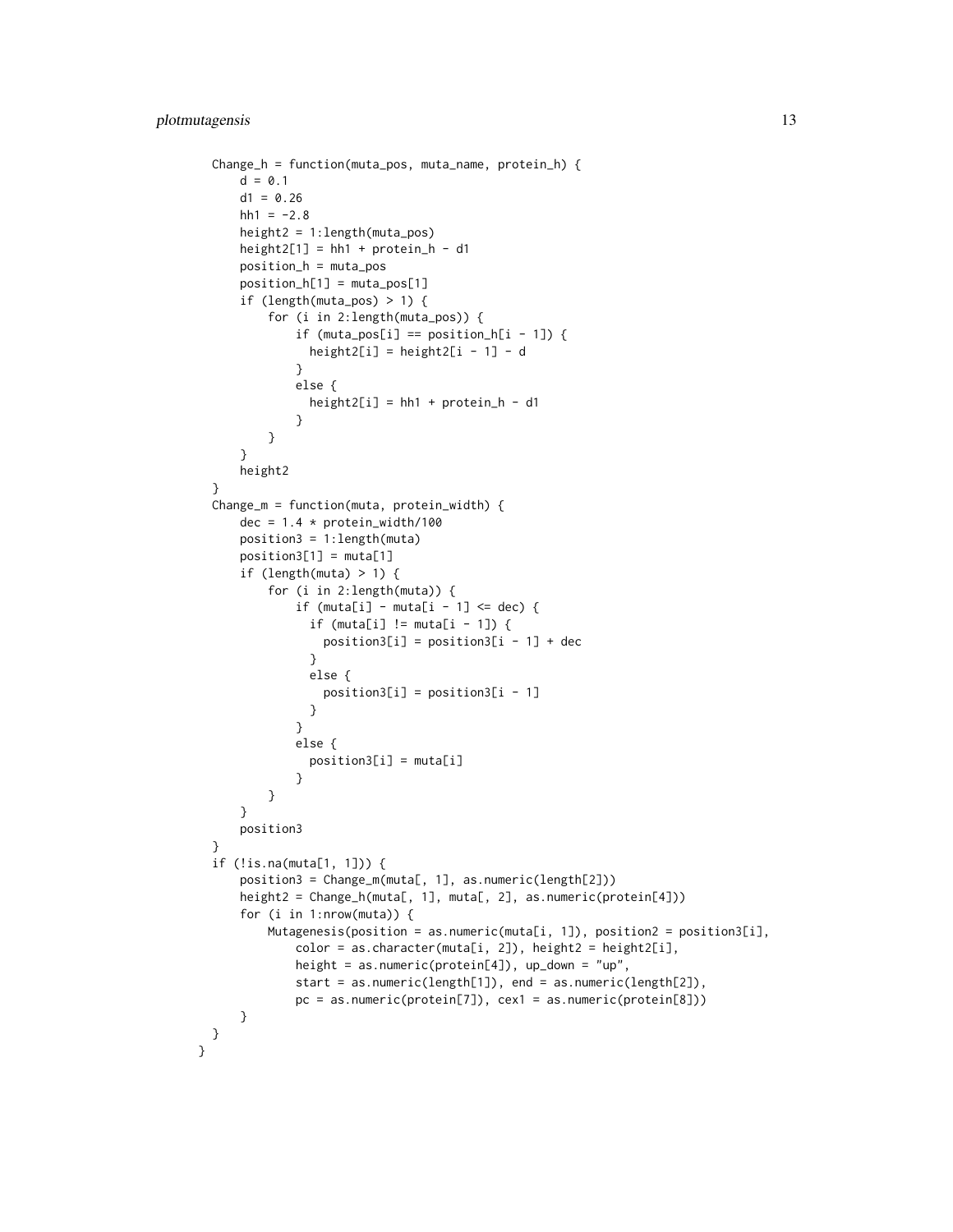<span id="page-13-0"></span>

#### Description

Draw a visualized structure of the protein

## Usage

plotprotein()

## Details

The tool ennable visualization of amino acid changes at the protein level,The scale of a protein domain and the position of a functional motif/site will be precisely defined

#### Value

Visualization of protein structure

## Author(s)

Xiaoyu Zhang

## References

https://cran.r-project.org/doc/manuals/R-exts.html

## See Also

cod[ehelp](#page-0-0)

```
##---- Should be DIRECTLY executable !! ----
##-- ==> Define data, use random,
##--or do help(data=index) for the standard data sets.
## The function is currently defined as
function ()
{
   library("ade4")
   library("seqinr")
   library("plotrix")
   protein = read.table("Protein.txt", sep = "\t", stringsAsFactors = F)
   domain = read.table("Domain.txt", sep = "\t", stringsAsFactors = F)
   length = read.table("Length.txt", sep = "\t", stringsAsFactors = F)
   site = read.table("Site.txt", sep = "\t", stringsAsFactors = F)
   muta = read.table("Mutagenesis.txt", sep = "\t", stringsAsFactors = F)
```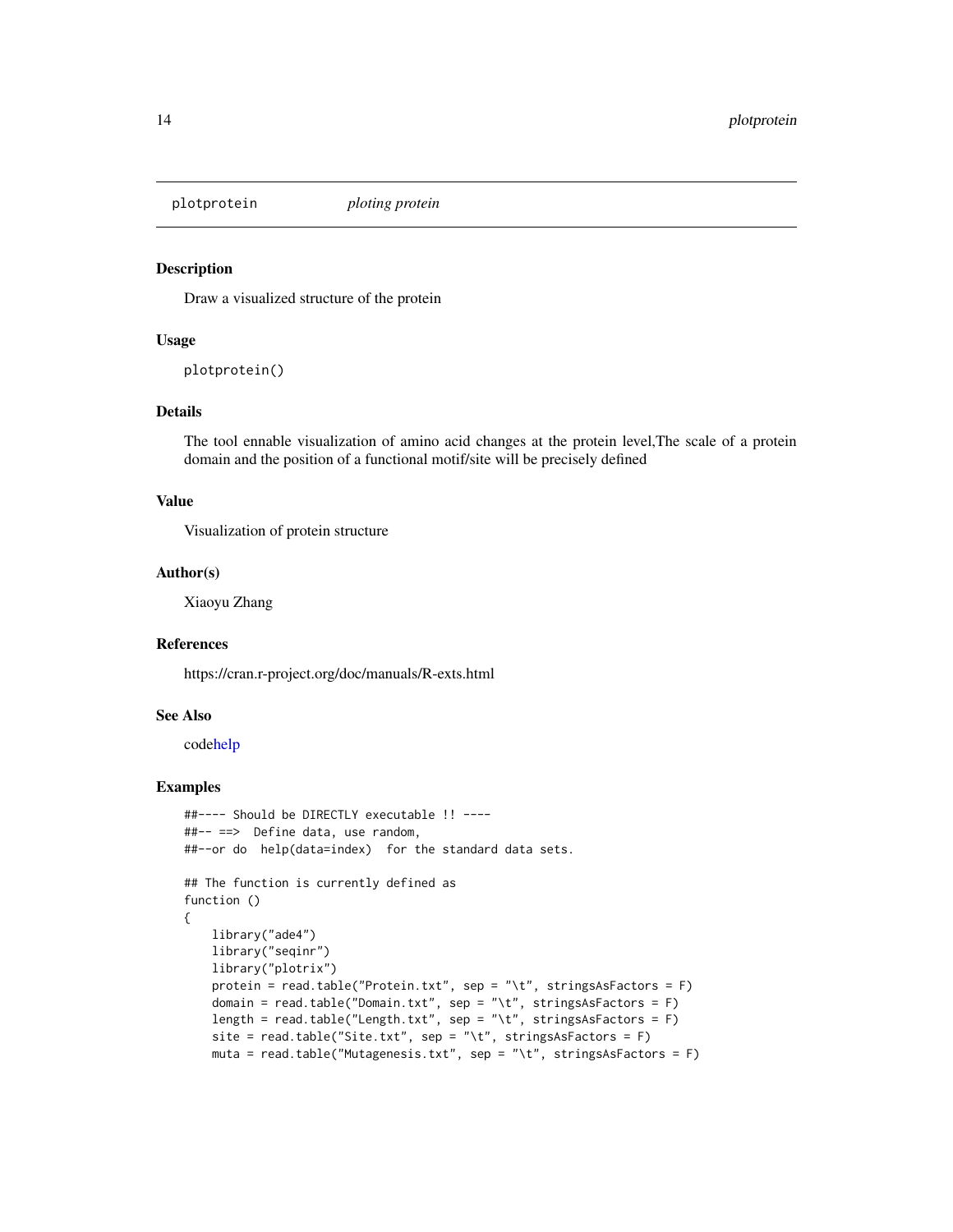```
option = read.table("Option.txt", sep = "\t", stringsAsFactors = F)
zoomin = read.table("ZoomIn.txt", sep = "\t", stringsAsFactors = F)
path = protein[1]
pdf(as. character(path), height = 10.5, width = 11)layout(matrix(c(1, 2), nrow = 1), widths = c(1, 3))
par(oma = c(3, 0, 2, 0), mar = c(4, 0, 2, 0) + 0.4)nameOfYourQuery = option[2, 1]
additionalOptions = option[2, 2]
showReferenceSequence = option[2, 3]
showConservationScore = option[2, 4]
showGridlinesAtTicks = option[2, 5]
conservation = option[2, 6]zoomIn = zoomin[2, 1]
zoomStart = zoomin[2, 2]
zoomEnd = zoomin[2, 3]
tickSize = as.numeric(zoomin[2, 4])
plot((-30:-15), rep(-1, 16), col = "white", type = "l", ann = FALSE,
    bty = "n", xaxt = "n", yaxt = "n", xlim = c(-160, -15),
    ylim = c(1, -5.5)if (additionalOptions == "yes") {
    if (conservation == "yes") {
        lines((-30:-15), rep(0, 16), col = "purple3")lines((-30:-15), rep(-0.5, 16), col = "purple3")
        lines((-30:-15), rep(-1, 16), col = "purple3")
        text(-100, -0.5, "Conservation", col = "purple3",
            cex = 0.9, font = 2)
        text(-45, -1, "1", col = "purple3", cex = 0.9)text(-45, -0.5, "0.5", col = "purple3", cex = 0.9)
        text(-45, 0, "0", col = "purple3", cex = 0.9)}
}
if (additionalOptions == "yes") {
    if (showReferenceSequence == "yes") {
        text(-100, -4.9, "Reference", col = "black", cex = 0.9,
            font = 2)
    }
\lambdaif (additionalOptions == "yes") {
    if (showConservationScore == "yes") {
        text(-100, 0.5, "Score", col = "purple3", cex = 0.9,
            font = 2)
    }
}
text(-100, -2.95, nameOfYourQuery, col = "blue", cex = 0.9,font = 2)
Protein = function(start = 1, end, height = -0.3, color = "green",
    face = "stereoscopic") {
    x = 0kong1 = (round(log(start, 10)) + 1) * start/50kong2 = (round(logend, 10)) + 1) * end/50if (round(log(end, 10)) + 1 <= 5) {
        kong2 = (round(logend, 10)) + 1) * end/50}
```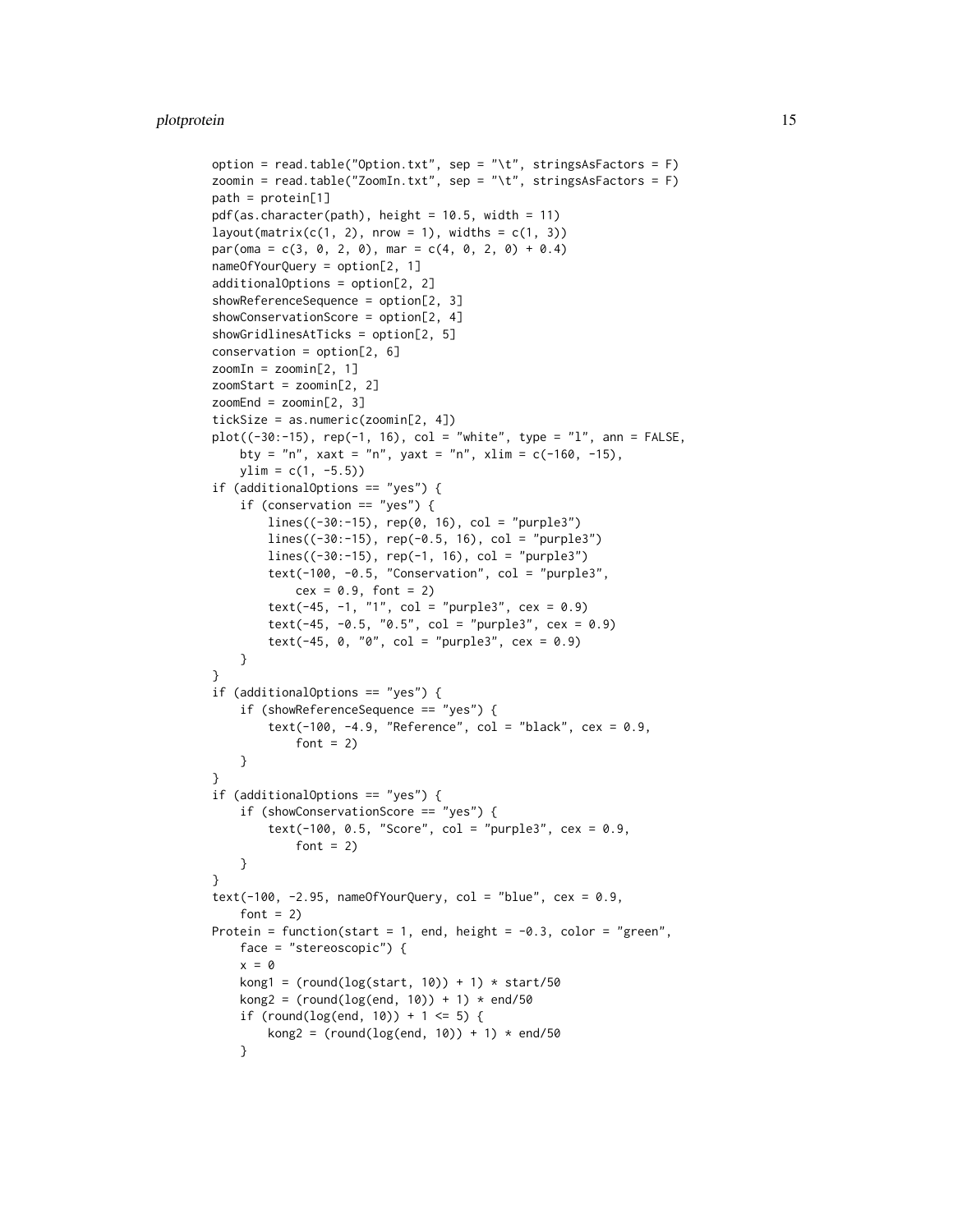```
else {
       kong2 = 5 * end/50}
   h1 = -2.8h2 = -3.1boxplot((1:as.numeric(end)), rep(h1, as.numeric(end)),
       xlab = "Amino Acid Position", ylab = "", xlim = c(0,as.numeric(end)), ylim = c(1, -5.5), axes = FALSE)
   if (face == "stereoscopic") {
       cylindrect(start, h1, end, h2, col = color, gradient = "y")
   }
   else {
       rect(start, h1, end, h2, col = color)
    }
   text(0, h1 - height/2, start, adj = 1)text(end - 17, h1 - height/2, end, adj = \emptyset)
}
ZoomIn = function(start = 1, end, height = -0.3, color = "green",
   face = "stereoscopic", zoomstart, zoomend) {
   x = 0kong1 = (round(log(start, 10)) + 1) * start/50kong2 = (round(logend, 10)) + 1) * end/50if (round(log(end, 10)) + 1 <= 5) {
       kong2 = (round(log(end, 10)) + 1) * end/50}
   else {
       kong2 = 5 * end/50}
   h1 = -2.8h2 = -3.1boxplot((as.numeric(zoomstart):as.numeric(zoomend)),
       rep(h1, as.numeric(zoomend)), xlab = "Amino Acid Position",
       ylab = "", xlim = c(as.numeric(zoomstart), as.numeric(zoomend)),
       ylim = c(1, -5.5), axes = FALSE)if (face == "stereoscopic") {
       cylindrect(start, h1, end, h2, col = color, gradient = "y")
   }
   else {
       rect(start, h1, end, h2, col = color)
    }
   text(start, h1 + height/2, start, adj = 1)
   text(end, h1 + height/2, end, adj = 0)
}
if (zoomIn == "yes") {
   ZoomIn(start = as.numeric(length[1]), end = as.numeric(length[2]),
       height = as.numeric(protein[4]), color = as.character(protein[5]),
       face = protein[6], zoomstart = zoomin[2, 2], zoomend = zoomin[2,3])
}
else {
   Protein(start = as.numeric(length[1]), end = as.numeric(length[2]),
       height = as.numeric(protein[4]), color = as.character(protein[5]),
       face = protein[6])
```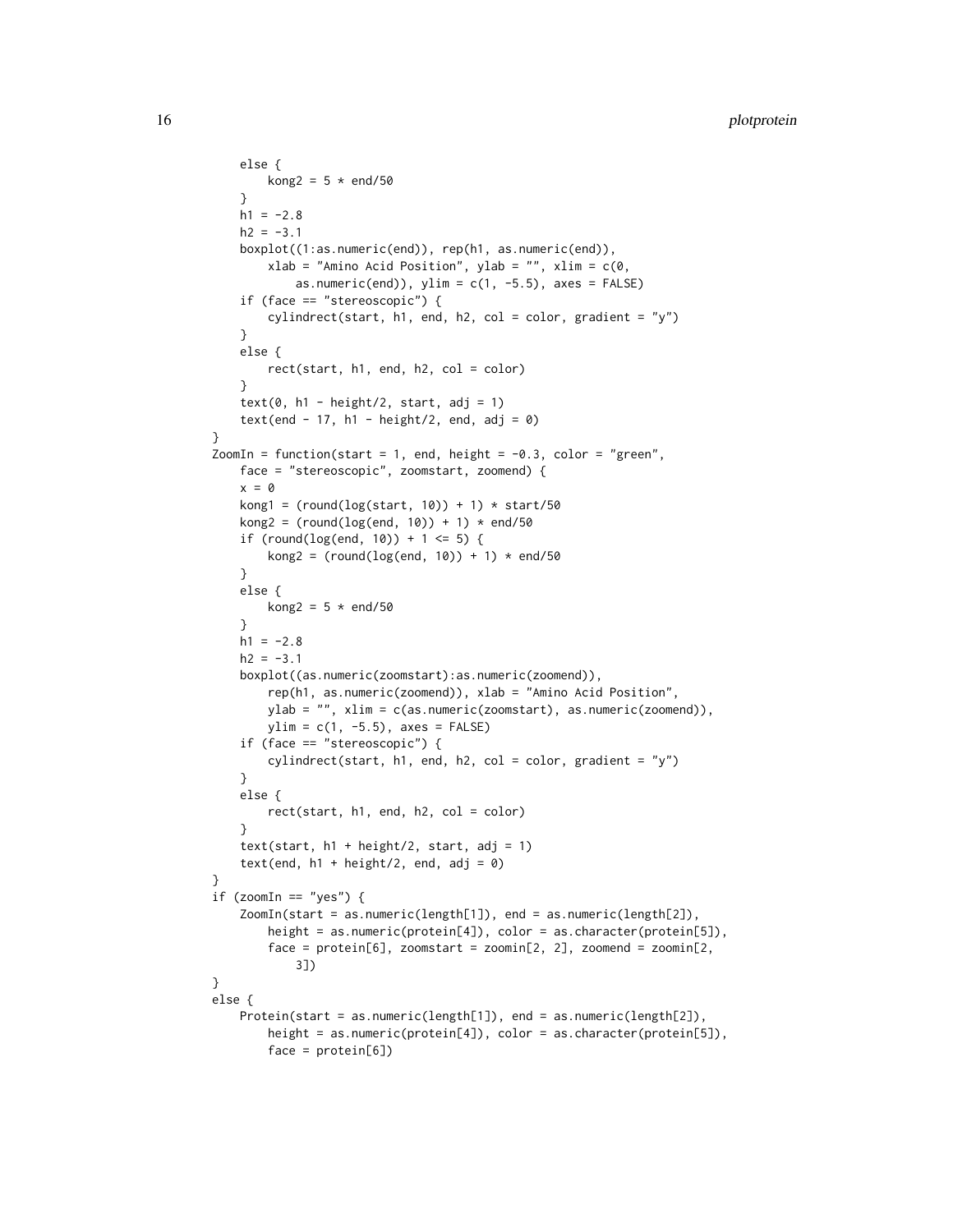#### <span id="page-16-0"></span>plotsite the state of the state of the state of the state of the state of the state of the state of the state of the state of the state of the state of the state of the state of the state of the state of the state of the s

```
}
  legend("topleft", legend = c("mutation", "Protein Domain"),
     pch = c(19, 15), col = c("lightseagreen", "deeppink"),box.col = "white", bg = "white", pt.cex = 1.5, text.width = 1)
  ticks = seq(0, as.numeric(length[2]), by = tickSize)
  axis(side = 1, at = ticks, las = 3)if (additionalOptions == "yes") {
      if (showGridlinesAtTicks == "yes") {
          len = array(rep(1:as.numeric(length[2])))
          for (i in 1:length(len)) {
              abline(v = ticks[i], lty = 3, lwd = 0.5, col = "lightgray")}
      }
 }
}
```
plotsite *ploting site*

## Description

Draw the protein site

#### Usage

plotsite()

## Details

The tool ennable visualization of amino acid changes at the protein level,The scale of a protein domain and the position of a functional motif/site will be precisely defined. The features available include site

## Value

Location of the site in the protein

#### Author(s)

Xiaoyu Zhang

## References

https://cran.r-project.org/doc/manuals/R-exts.html

## See Also

cod[ehelp](#page-0-0)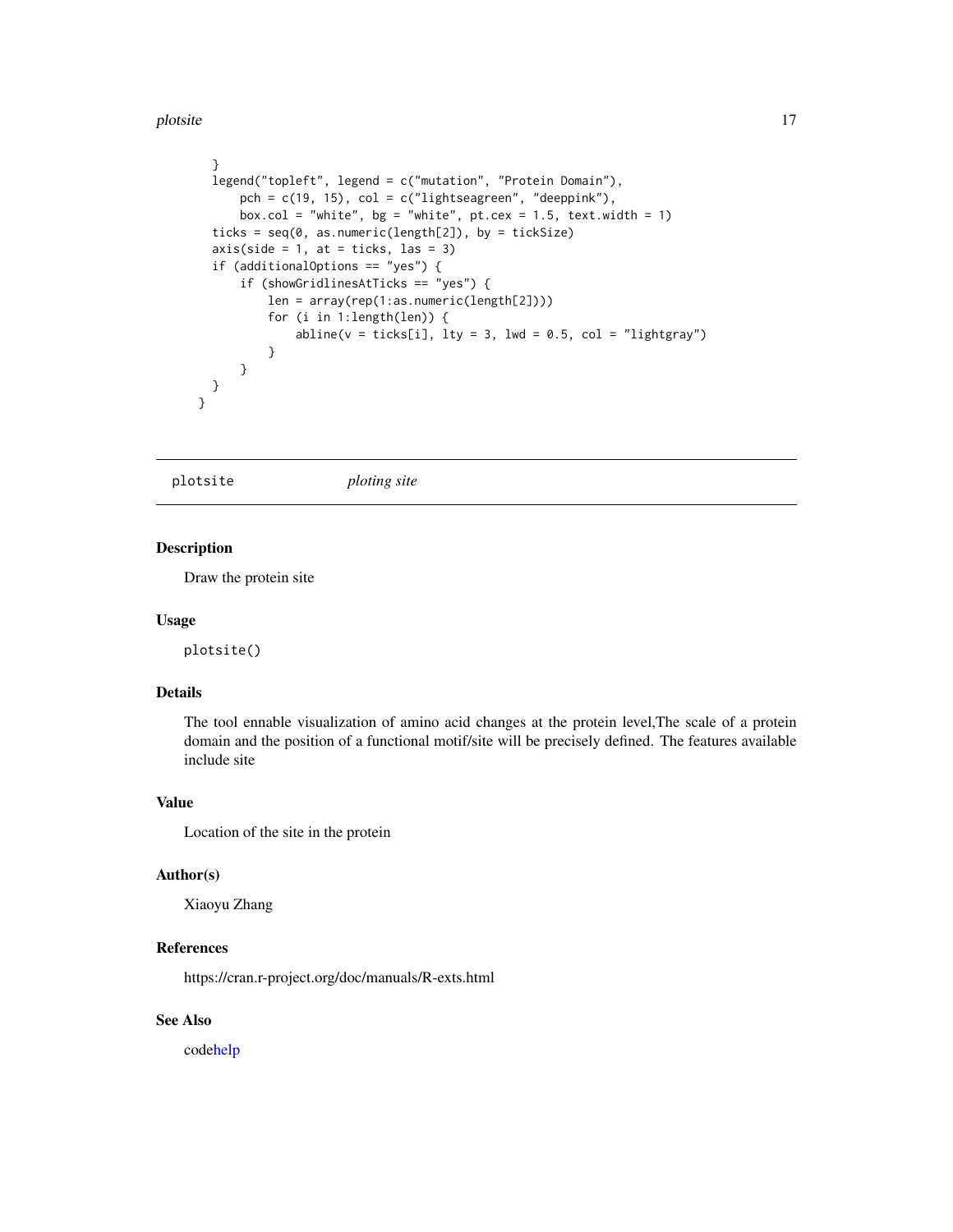```
##---- Should be DIRECTLY executable !! ----
##-- ==> Define data, use random,
##--or do help(data=index) for the standard data sets.
## The function is currently defined as
function ()
{
   protein = read.table("Protein.txt", sep = "\t", stringsAsFactors = F)
   domain = read.table("Domain.txt", sep = "\t", stringsAsFactors = F)
   length = read.table("Length.txt", sep = "\t", stringsAsFactors = F)
   site = read.table("Site.txt", sep = "\t", stringsAsFactors = F)
   muta = read.table("Mutagenesis.txt", sep = "\t", stringsAsFactors = F)
   option = read.table("Option.txt", sep = "\t", stringsAsFactors = F)
   zoomin = read.table("ZoomIn.txt", sep = "\t", stringsAsFactors = F)
   Site = function(position, position2, name, height = -0.3,
       x_y, up_down) {
       h1 = -0.1h2 = -0.2h = -0.4hh1 = -2.8if (up_down == "up") {
            if (position == position2) {
                segments(position, hh1 + height, position, hh1 +
                  height + h)
            }
            else {
                segments(position, hh1 + height, position, hh1 +
                  height + h1)
                segments(position2, hh1 + height + h - h2, position2,
                  hh1 + height + h)segments(position, hh1 + height + h1, position2,
                  hh1 + \text{height} + \text{h} - \text{h}}
            text(position2, hh1 + height + h - 0.02, name, srt = 90,
                adj = c(0, 0.5), cex = 0.8)
        }
        else {
            if (position == position2) {
                segments(position, hh1, position, hh1 - h)
            }
            else {
                segments(position, hh1, position, hh1 - h1)
                segments(position2, hh1 - h + h2, position2,
                  hh1 - h)segments(position, hh1 - h1, position2, hh1 -
                  h + h2)}
            text(position2, hh1 - h + 0.02, name, str = 270,
                adj = c(0, 0.5), cex = 0.8)}
   }
```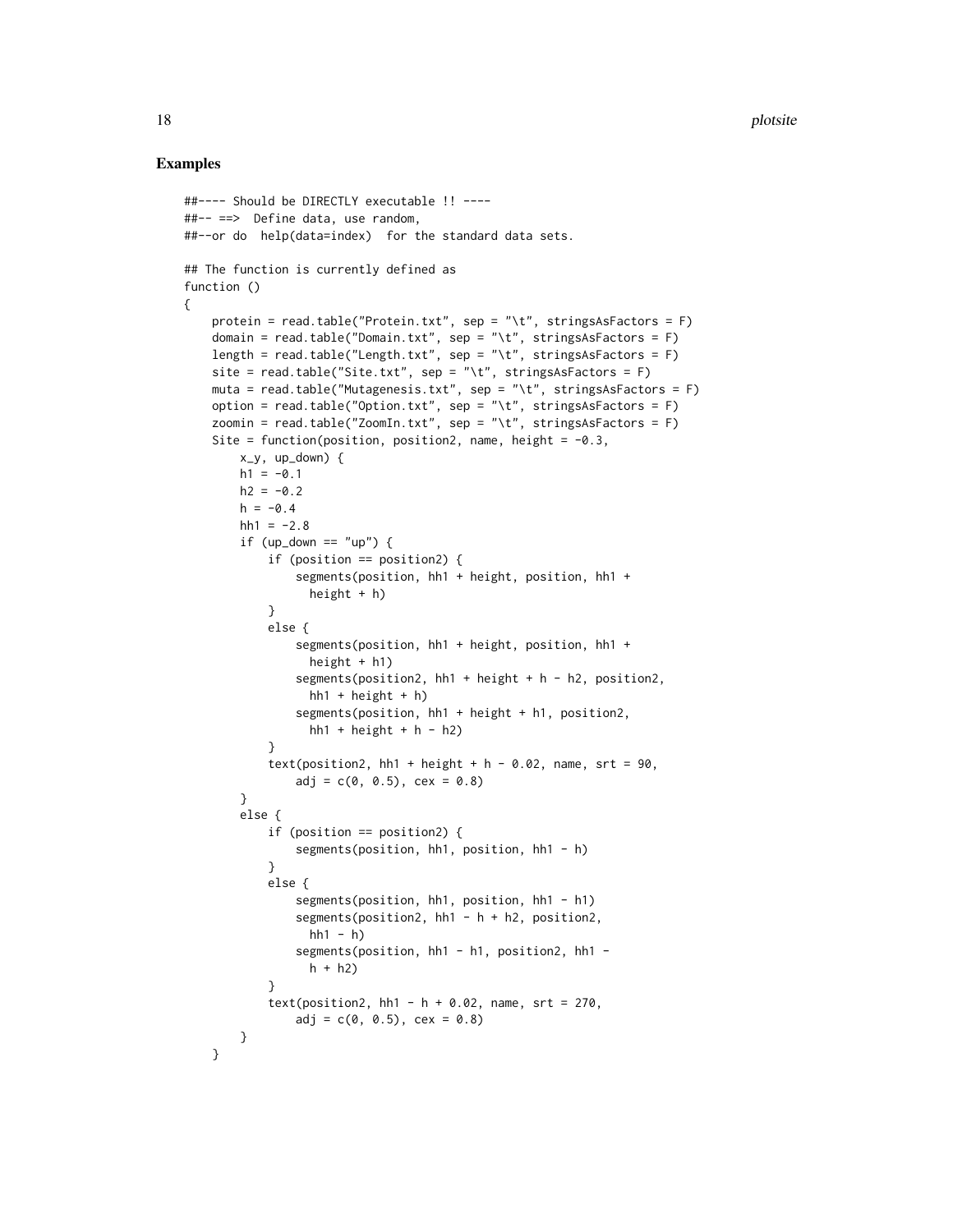```
Change_x = function(site_pos, site_name, protein_width) {
      dec = 1.4 * protein\_width/100position2 = 1:length(site_pos)
     position2[1] = site_pos[1]
      if (length(site_pos) > 1) {
          for (i in 2:length(site_pos)) {
              if (site_pos[i] - site_pos[i - 1] <= dec) {
                if (site_pos[i] != site_pos[i - 1]) {
                  position2[i] = position2[i - 1] + dec}
                else {
                  position2[i] = position2[i - 1]
                }
              }
              else {
                position2[i] = site_pos[i]
              }
          }
      }
      return(position2)
  }
  if (!is.na(site[1, 1])) {
      position2 = Change_x(site[, 1], site[, 2], as.numeric(length[2]))
      for (i in 1:nrow(site)) {
          Site(position = as.numeric(site[i, 1]), position2 = position2[i],
              name = as.character(site[i, 2]), height = as.numeric(protein[4]),
              x_y = flag, up_down = "up")
      }
 }
}
```
site\_data *downloading protein site*

#### Description

Download the site of the protein, including the name

#### Usage

site\_data()

## Details

Download the site of the protein, including the distribution of the locus of the marker space

#### Value

The location of the marker line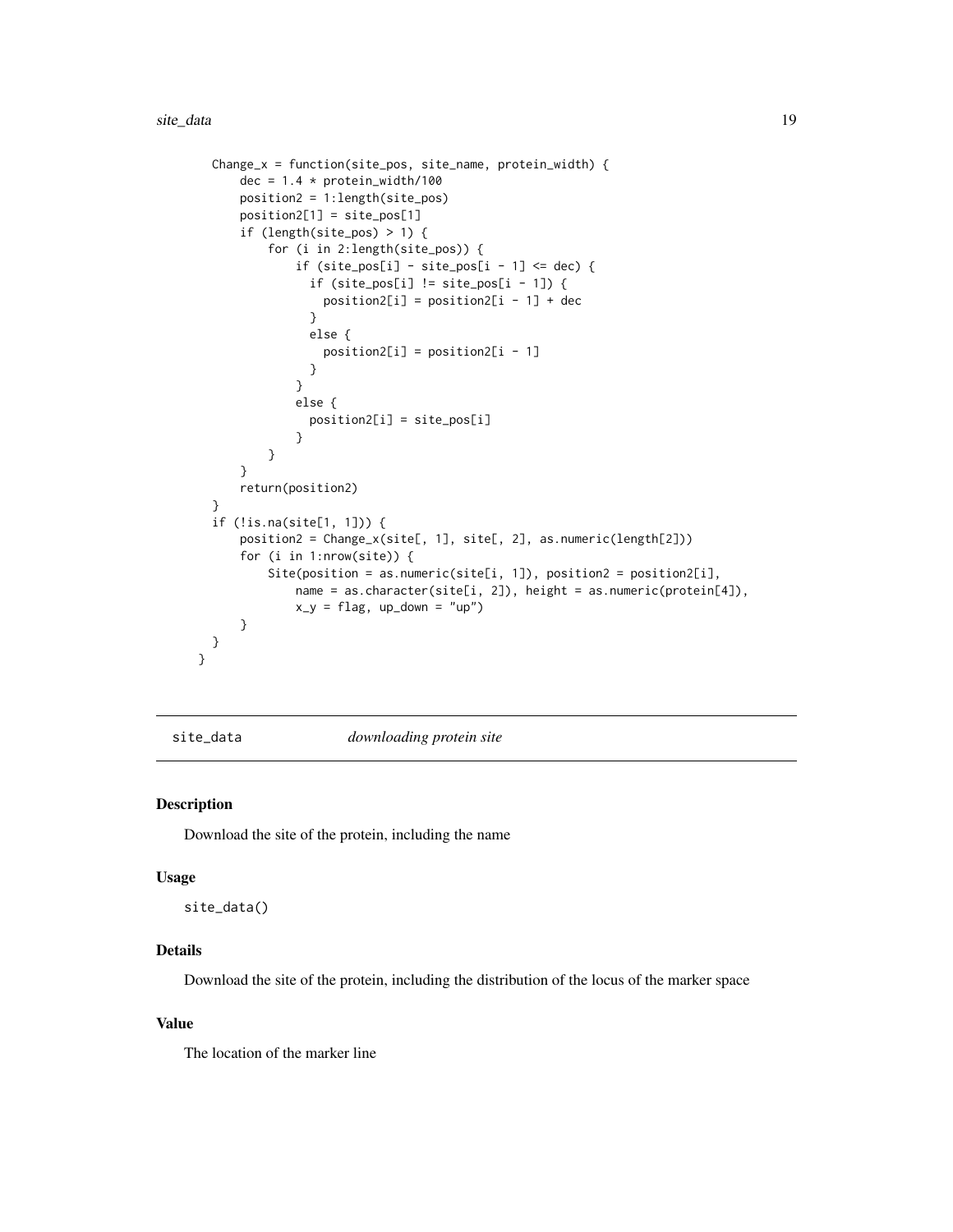#### <span id="page-19-0"></span>Author(s)

Xiaoyu Zhang

#### References

https://cran.r-project.org/doc/manuals/R-exts.html

## See Also

cod[ehelp](#page-0-0)

```
##---- Should be DIRECTLY executable !! ----
##-- ==> Define data, use random,
##--or do help(data=index) for the standard data sets.
## The function is currently defined as
function ()
{
   library(XML)
   library(plyr)
   protein = read.table("Protein.txt", sep = "\t", stringsAsFactors = F)
   name = protein[2]
   url_p = "http://www.uniprot.org/uniprot/"
   url_s = "#showFeatures"
   url_w = paste(url_p, name, url_s, sep = "")url = url_wdoc <- htmlParse(url)
 position_s = xpathSApply (doc, "//table[@id= 'sitesAnno_section']
 /tr/td/ a[@class = 'position tooltipped']",
       xmlValue)
   name_s = xpathSApply (doc, "//table[@id= 'sitesAnno_section']/tr/td/span[@property='text']",
       xmlValue)
    s_s < -c()for (i in 1:length(position_s)) {
       s_s[i] <- gsub(pattern = "//D", replacement = "x", position_s[i])
    }
   s_s <- strsplit(s_s, "xxx")
   d1_s <- laply(s_s, function(x) x[1])
   d2_s <- laply(s_s, function(x) x[2])
   r1_site = d1_s
   r2_site = name_s
   dfrm_site = data.frame(r1_site, r2_site)
   write.table(dfrm_site, file = "Site.txt", sep = "/t", quote = FALSE,
       row.names = F, col.names = F)
 }
```